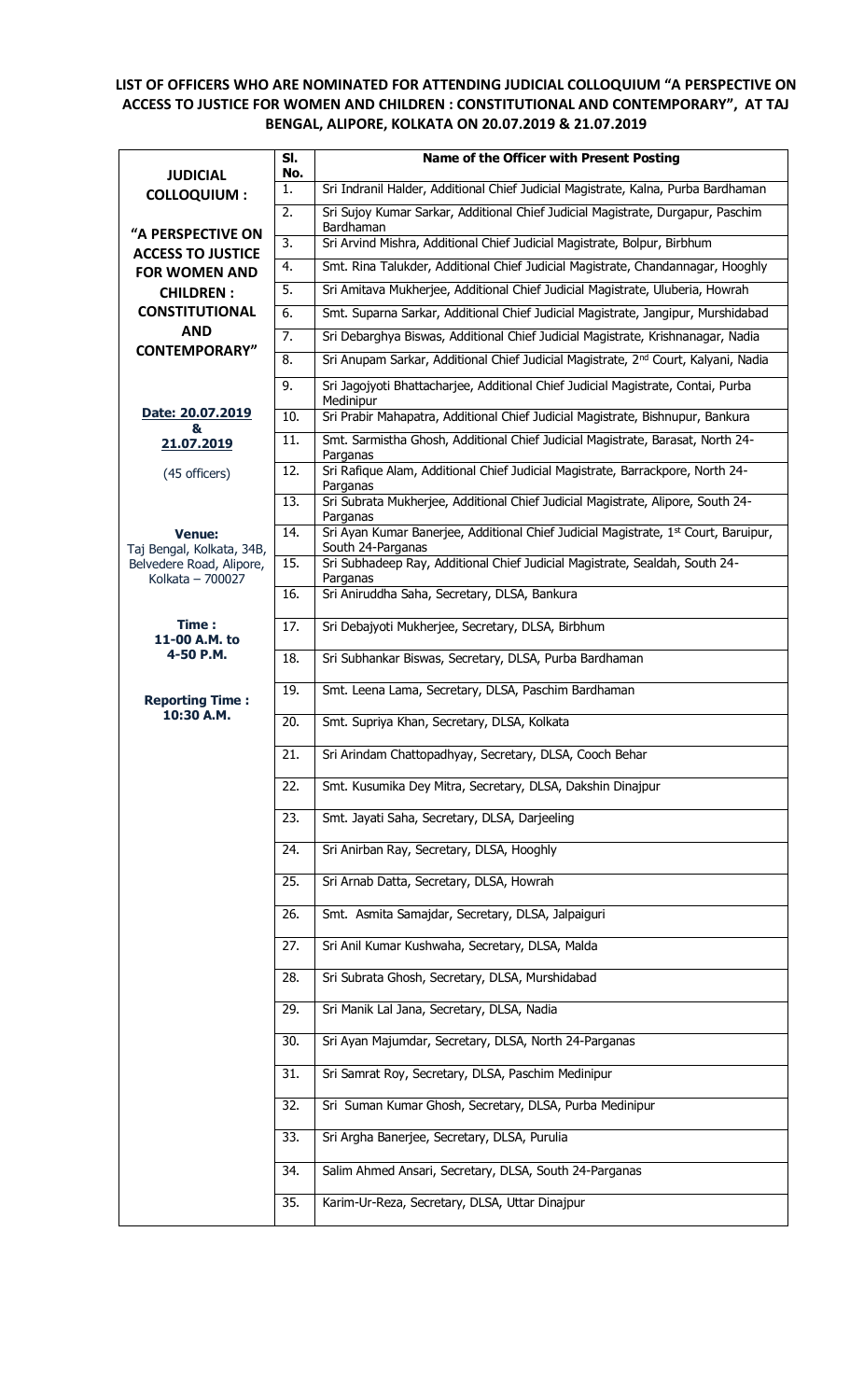|  | 36. | Sri Souvik De, Metropolitan Magistrate, 4 <sup>th</sup> Court, Calcutta                                |
|--|-----|--------------------------------------------------------------------------------------------------------|
|  | 37. | Smt. Amprapali Chakraborty, Judicial Magistrate, 4 <sup>th</sup> Court, Alipore, South 24-<br>Parganas |
|  | 38. | Smt. Anusha Lama, Judicial Magistrate, 6 <sup>th</sup> Court, Sealdah, South 24-Parganas               |
|  | 39. | Sri Sourav Adak, Judicial Magistrate, 5 <sup>th</sup> Court, Chinsurah, Hooghly                        |
|  | 40. | Sri Suman Das, Judicial Magistrate, 5 <sup>th</sup> Court, Serampore, Hooghly                          |
|  | 41. | Sr Arijit Mondal, Judicial Magistrate, 5 <sup>th</sup> Court, Howrah                                   |
|  | 42. | Sri Somnath Das, Judicial Magistrate, 6 <sup>th</sup> Court, Sadar, Purba Bardhaman                    |
|  | 43. | Arshi Hasmat, Judicial Magistrate, 2 <sup>nd</sup> Court, Barasat, North 24-Parganas                   |
|  | 44. | Sri Nilanjan Moulik, Judicial Magistrate, 1 <sup>st</sup> Court, Barrackpore, N. 24-Parganas           |
|  | 45. | Sri Sridip Ballav, Judicial Magistrate, Bidhannagar, North 24-Parganas                                 |

 **General Direction :** The above named participating officers from the adjoining districts viz. **Kolkata, Howrah, Hooghly, North & South 24-Pgs., Purba & Paschim Medinipur, Nadia, Purba Bardhaman and Paschim Bardhaman** are allowed to leave their respective station on **19th July, 2019 after court hours** while those from the far off districts viz. **Darjeeling, Kalimpong Jalpaiguri, Cooch Behar, Uttar & Dakshin Dinajpur, Malda, Birbhum, Murshidabad, Purulia and Bankura** are allowed to leave their respective station on **18th July, 2019 after court hours,** all pre-ensuring no inconvenience in their judgeships and to remain away therefrom till joining back soon after the programme is over and their such **absence may be treated as "Leave on Duty".**